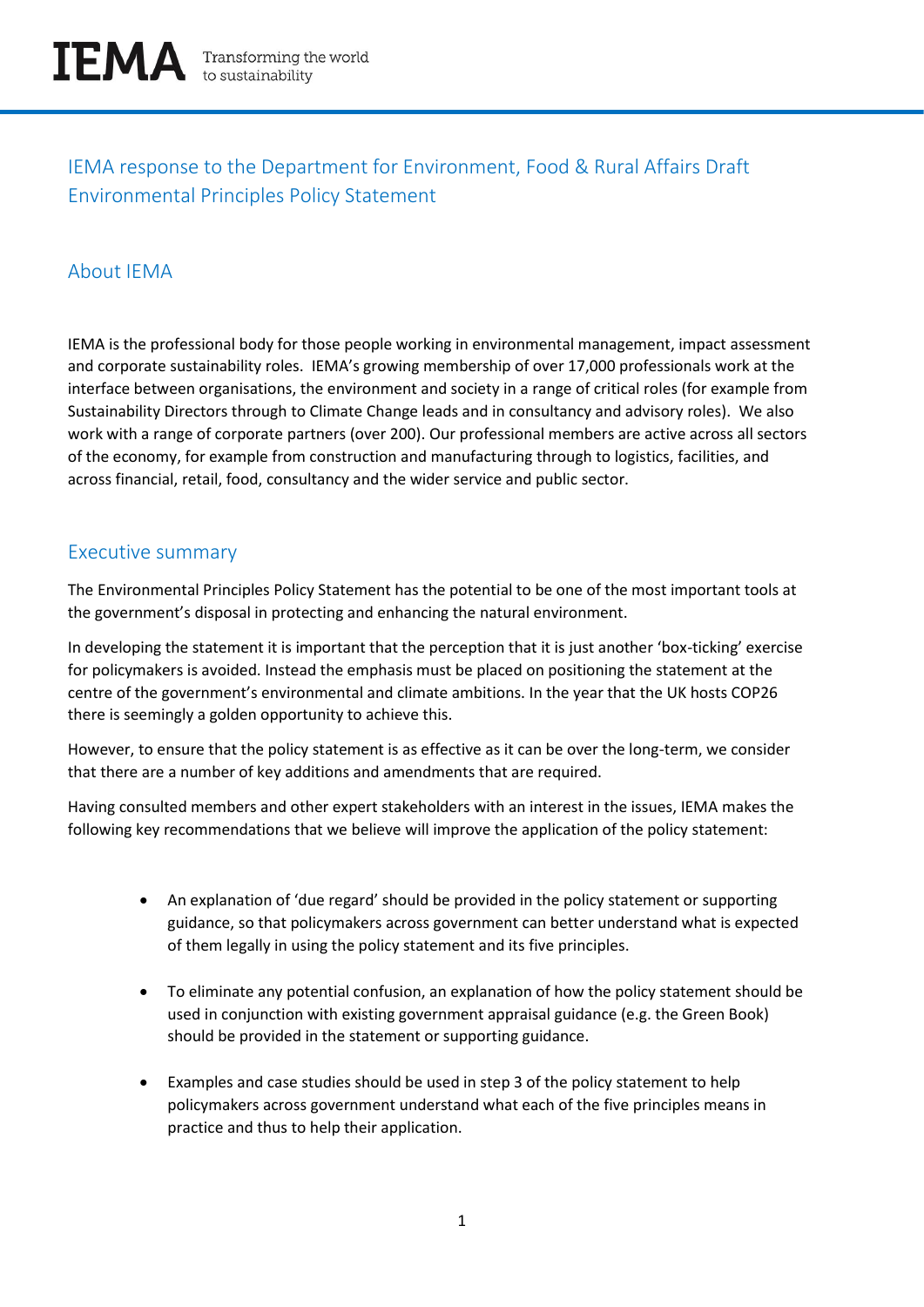



- A decision-making tree or similar process tool should be set out in the policy statement or supporting guidance to aid policymakers across government in selecting and applying the five principles when developing policy.
- The policy statement is almost exclusively focused on the prevention and mitigation of environmental harm. Throughout and particularly in the commentary on the five principles, ways through which policymaking across government can enhance the natural environment should also be offered.
- Connections should be made in the policy statement to the other governance components of the Environment Bill – including the long-term environmental targets, Environmental Improvement Plans (EIP) and the Office for Environmental Protection – to ensure that the application of the policy statement is effectively used in the policymaking process across government to support achievement of environmental targets and EIPs.

### About you

Question 1. Would you like your response to be confidential?

No

Question 2. What is your name?

Ben Goodwin

Question 3. Are you responding:

On behalf of an organisation

### About your organisation

Question 4. What type of organisation are you responding on behalf of? Responding on behalf of another type of organisation – Professional body Institute of Environmental Management and Assessment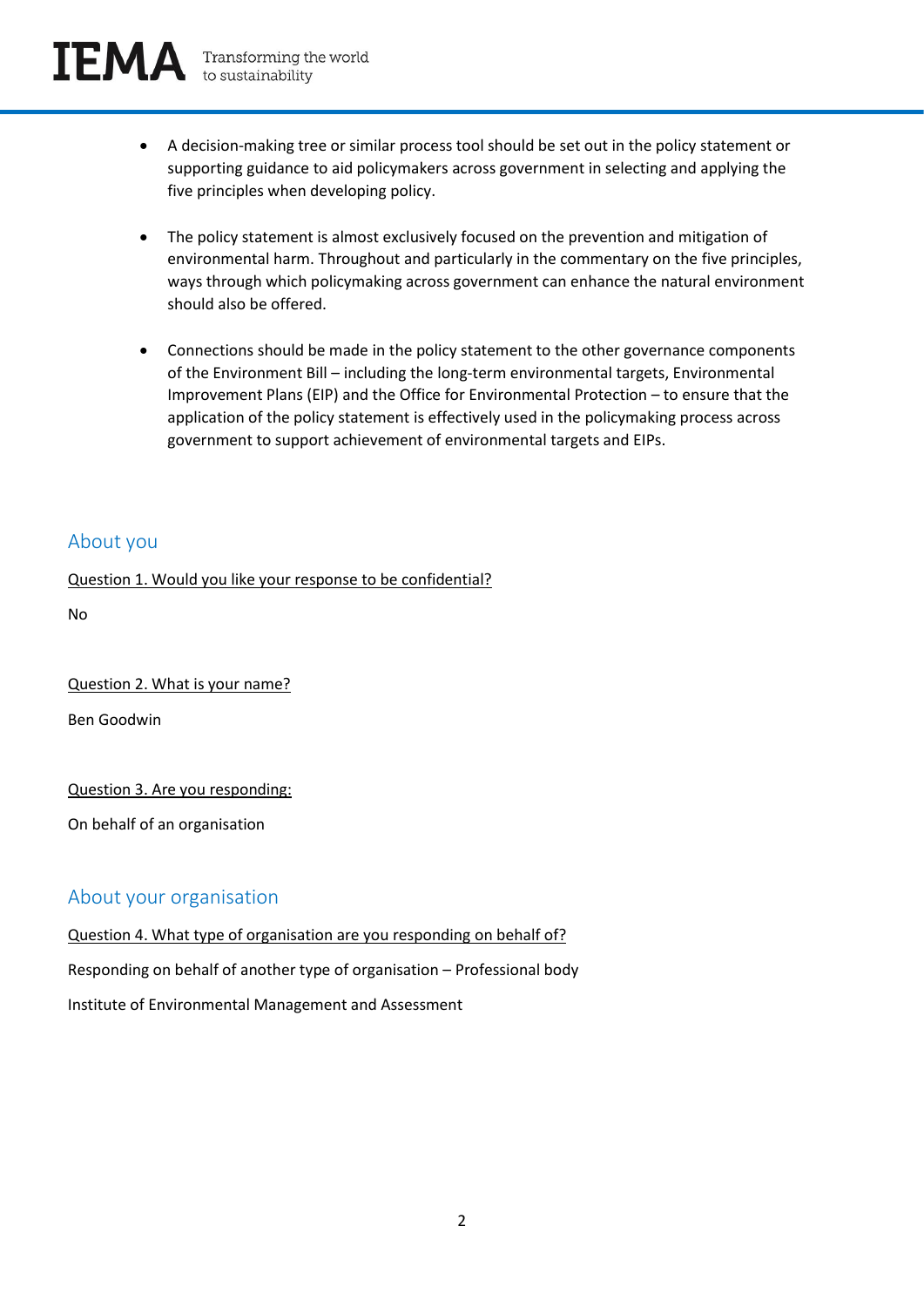## Environmental Principles - An overview

Question 5. Do you think the overview section provides an adequate foundation for policy makers to apply the environmental principles in policy-making?

The overview section of the statement does a reasonable job in setting out the intended purpose of the principles and how they relate to the aims and objectives included in the Environment Bill<sup>1</sup> itself. However, in terms of providing a clear steer to policymakers on how the statement and principles should be applied there is some ambiguity, and more guidance and clarity is required to mitigate this.

While 'due regard' is an established legal term that is often used in parliamentary legislation, it should not be assumed that policymakers across the breadth of government have a full understanding of what this means in practice. Either as part of the statement or in supporting guidance, an explanation of 'due regard' should be provided to aid policymakers in applying the principles, in a similar way that it is explained in the *Public Sector Equality Duty*. 2

Supporting guidance should not be overly prescriptive, but should provide practical insights into how 'due regard' should be given to each of the principles as part of the policymaking process. This, in turn, will help to reduce the scope that exists for misinterpretation of what each principle actually requires policymakers to consider.

The statement (including the overview section) provides no specific reference to other guidance that is used to appraise the costs and wider benefits of government policies, projects and programmes e.g. the Green Book<sup>3</sup> or National Policy Statements.<sup>4</sup> It also makes no reference to initiatives such as the United Nations Sustainable Development Goals<sup>5</sup> and how these should be factored into national policymaking.

This creates uncertainty around how the statement and principles should be used in conjunction with existing guidance. Again, this issue should be addressed either in the statement specifically or through supporting guidance.

## Process for applying the policy statement

#### Question 6. Do you think step one allows policy-makers to correctly assess the potential environmental effects of their policy?

Step one provides basic definitions of both 'environment' and 'environmental impact' that will be helpful to policymakers across government that are not necessarily familiar with such concepts and considerations.

These definitions would become clearer if reference to appropriate examples and case studies was provided.

<sup>1</sup> Defra (2020) [Environment Bill 2020](https://www.gov.uk/government/publications/environment-bill-2020/august-2020-environment-bill-environmental-targets)

<sup>2</sup> DCLG (2012[\) DCLG equality objectives 2012 to 2016](https://www.gov.uk/government/publications/dclg-equality-objectives-2012-to-2016)

<sup>&</sup>lt;sup>3</sup> HMT (2020) The Green Book: [appraisal and evaluation in central government](https://www.gov.uk/government/publications/the-green-book-appraisal-and-evaluation-in-central-governent)

<sup>4</sup> Planning Inspectorate (2021[\) National Policy Statements](https://infrastructure.planninginspectorate.gov.uk/legislation-and-advice/national-policy-statements/)

<sup>&</sup>lt;sup>5</sup> United Nations (2021[\) The 17 Goals](https://sdgs.un.org/goals)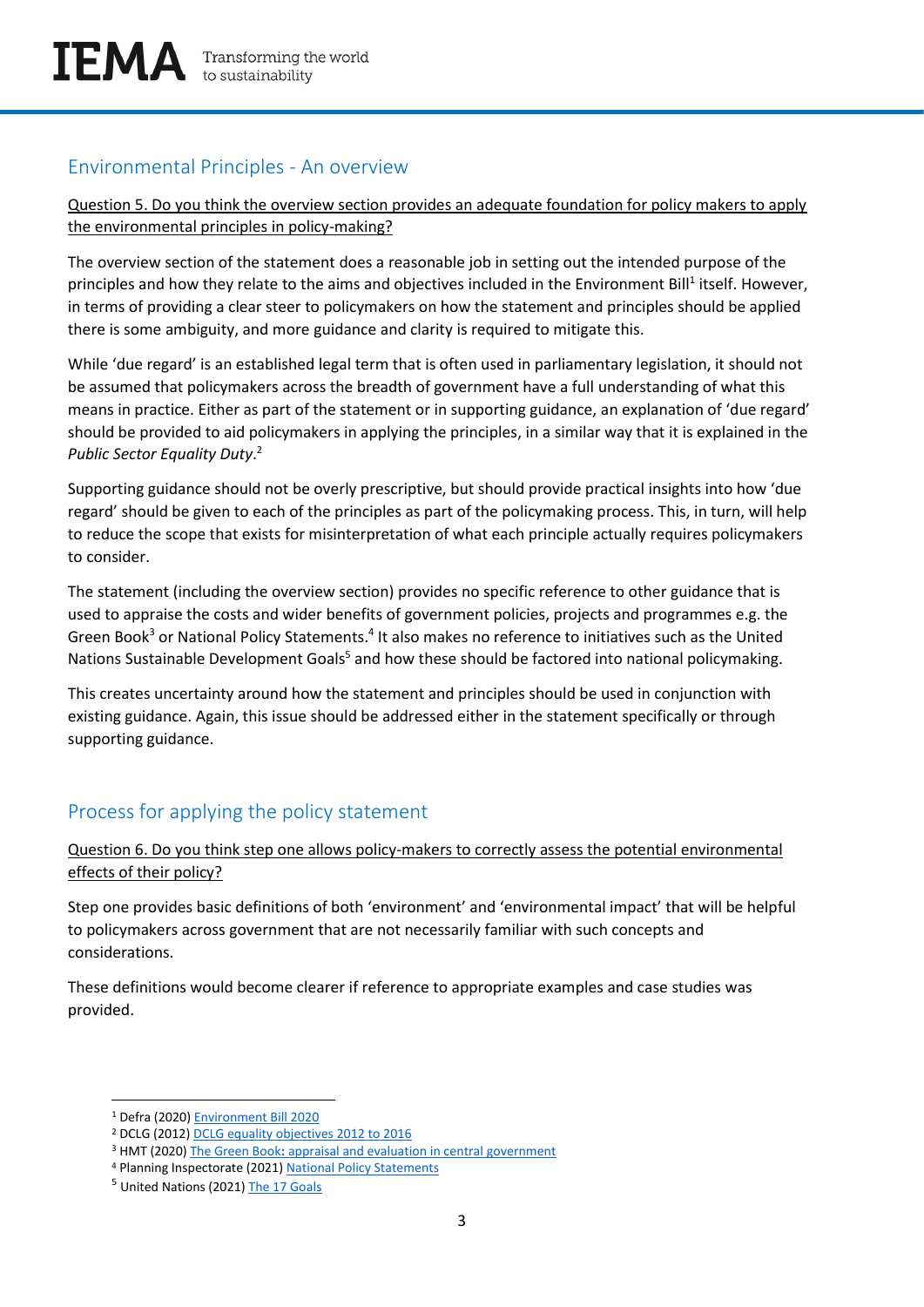In the paragraphs that deal with proportionality more rigour is required in setting out the level of research that is required on the likely environmental impact of different policies. At the moment the statement says:

*'the level of research into the environmental impact should be proportionate to the likely impact of the policy on the environment.'*

However, the level of research and determining impact are arguably bound up with one another. The inclusion of a process (in the statement or in supporting guidance) that explains how this would work in practice would help to reduce confusion and ambiguity in relation to this point.

#### Question 7. Do you think step one ensures that policy-making will address the most important environmental effects?

Step one lists the below categories of environmental effects or impacts:

- *a primary effect (i.e. intended) or secondary*
- *occurring once, repeatedly, or cumulative*
- *local, regional, national or transboundary*
- *short, medium or long-term*
- *permanent or temporary*
- *positive or negative*

However, these categories are not presented in terms of any hierarchy, while their interdependencies with one another are also not explored through any practical examples. Addressing both of these issues through the statement (or in supporting guidance) would help to ensure that policymaking across government considers environmental effects in the most proportionate way.

It would be more helpful if this part of the statement were titled as 'understanding the environmental impacts and opportunities', while some guidance on assessing whether a policy could have a beneficial impact on the environment would raise ambition.

#### Question 8. Will step two assist policy-makers in selecting the appropriate environmental principles?

Step two provides a basic description of the intended purpose of each principle, but lacks detail concerning how and when the different principles should be applied by policymakers.

Either through the statement or in supporting guidance, a clear decision-making tree should be included outlining the pathways for selecting individual principles or groups of principles as required for different areas of policy. Such a decision-making tree would again be brought to life with appropriate examples, case studies or scenarios.

Question 9. Do you think step three provides a robust and sufficient framework for the application of each individual environmental principle?

Step 3 goes into a lot of detail in describing each principle conceptually, but again a lack of examples or case studies is likely to hinder the understanding of policymakers as regards their practical application. Including examples in the statement itself (or in supporting guidance) will therefore be important. This is particularly the case for the integration and rectification at source principles.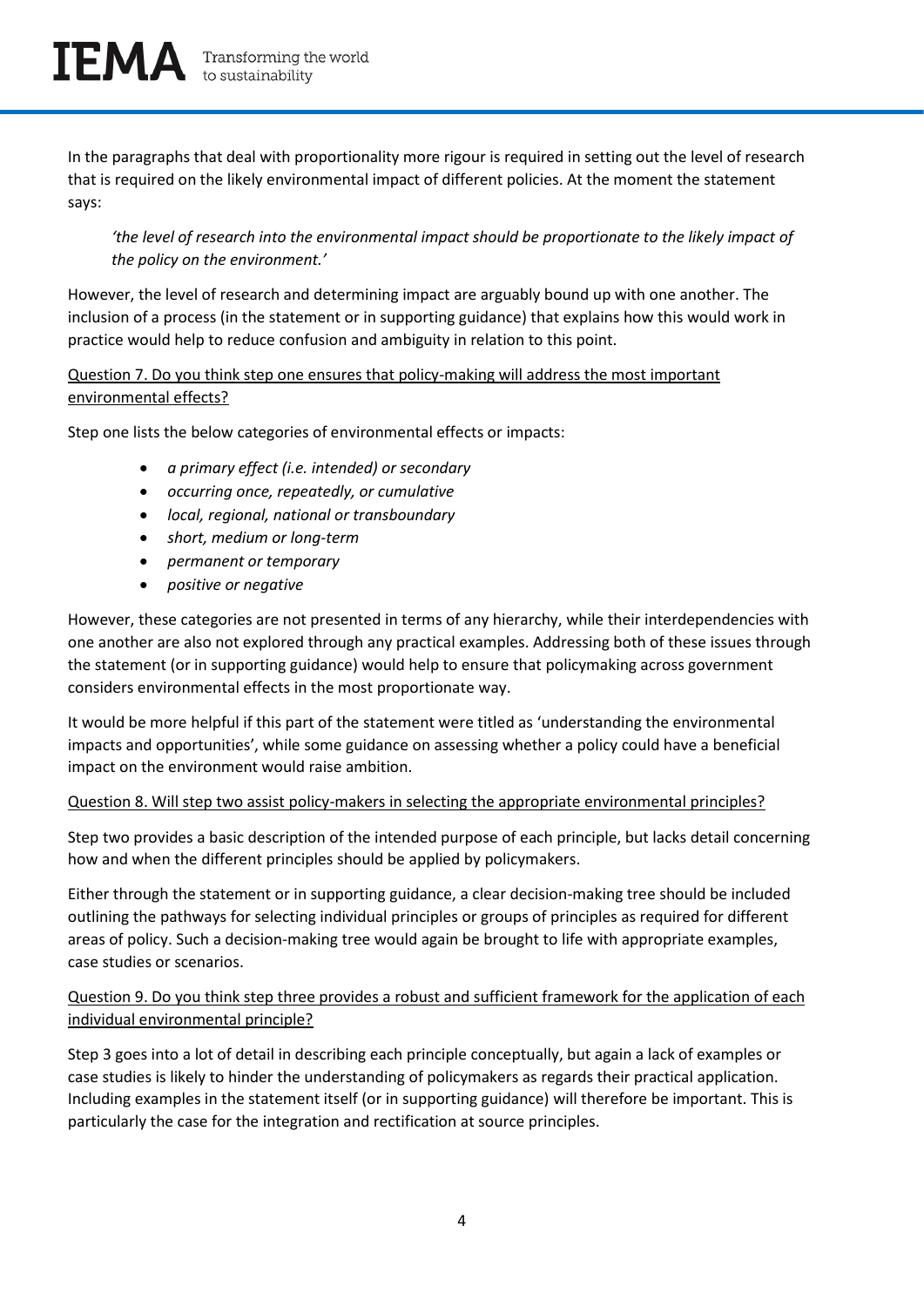Question 10. Do you think the process for applying the policy statement (the three steps) provides a robust and sufficient framework for the application of the environmental principles as a whole?

As per Question 8, the statement in its current format does not set down a clear decision-making tree or set of processes for the application of the five environmental principles. This applies both in terms of selecting individual principles, but also within the context of applying specific principles as part of a group and using the statement as an overarching framework. Extra detail, either through the statement or as part of supporting guidance, is required to address this.

## Final thoughts

Question 11. Do you have any other comments on the draft policy statement which are not covered by the previous questions?

Overall, the policy statement is focused on the prevention and mitigation of environmental harm, with little attention given to processes or ways in which the natural environment could be enhanced through the five principles. As a consequence the statement lacks the ambition expressed within the Government's 25 Year Plan for the Environment.<sup>6</sup>

Given the increased presence of the environment and 'green issues' in public debate, the statement is missing a golden opportunity to be bolder. COP 26<sup>7</sup> and the 2050 net-zero target,<sup>8</sup> among other events and legislation, are now salient issues right at the centre of government and should be used as a springboard for a policy statement focused on the enhancement of the natural environment over the long-term.

Whilst this response has set out the need for supporting guidance and explanation to aid policymakers in using the statement and principles, the objective is not to create bureaucracy that then reduces the exercise to one of 'box-ticking'. Occupying a prime position in the government's cross-departmental narrative should be the goal for a policy statement that prioritises enhancing the environment as well as protecting it.

In addition, there is a governance gap that must be addressed for the policy statement to be more widely effective in policymaking. At present the statement makes no mention of the four priority areas (air quality, biodiversity, water, and resource efficiency and waste reduction) <sup>9</sup> against which long-term targets will be set to safeguard the environment.

The policy statement should be explicitly linked to the targets, to ensure that they become a key policymaking consideration across government. Similarly, the role of the Office for Environmental Protection<sup>10</sup> in monitoring progress towards achieving the targets should be set out in the statement to provide policymakers with a more complete picture on how the different components of the Environment Bill could most effectively work together in practice.

<sup>6</sup> Defra (2018) [25 Year Environment Plan](https://www.gov.uk/government/publications/25-year-environment-plan)

<sup>7</sup> UNFCCC (2021) [COP26](https://ukcop26.org/)

<sup>8</sup> BEIS (2019[\) UK becomes first major economy to pass net zero emissions law](https://www.gov.uk/government/news/uk-becomes-first-major-economy-to-pass-net-zero-emissions-law)

<sup>9</sup> Defra (2020) [19 August 2020: Environment Bill -](https://www.gov.uk/government/publications/environment-bill-2020/august-2020-environment-bill-environmental-targets) environmental targets

<sup>&</sup>lt;sup>10</sup> Defra (2021) [Interim Office for Environmental Protection to be launched](https://www.gov.uk/government/news/interim-office-for-environmental-protection-to-be-launched)